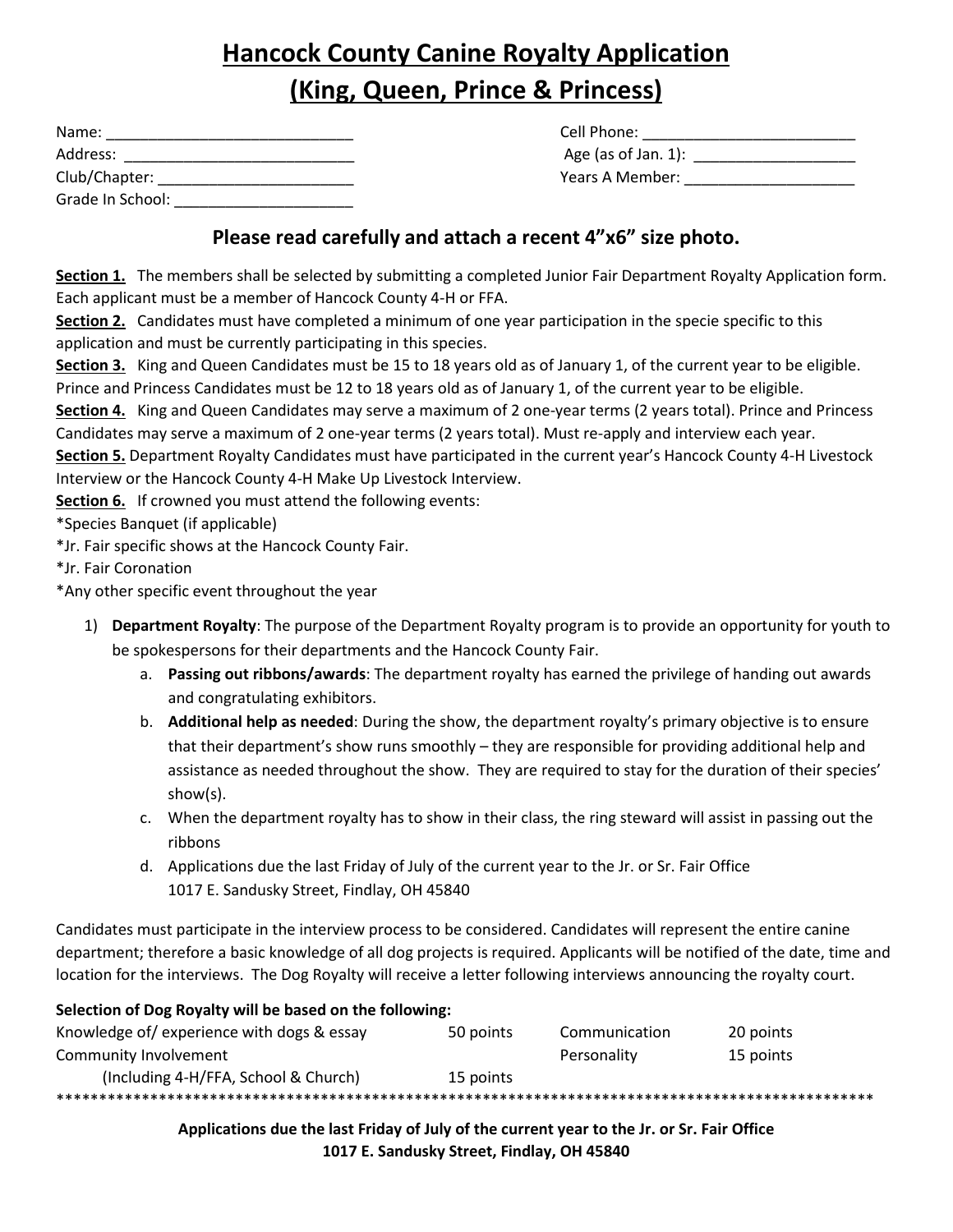**In approximately 150 words, tell what characteristics you think Canine Royalty should possess and why you would**  like to be the Hancock County Junior Fair Canine King/Queen, Prince/ Princess. Essay judged on quality not quantity.

**List major activities and responsibilities under each of the following:**

**Number of years involved in Department: 4-H/FFA Project Work:**

**Applications due the last Friday of July of the current year to the Jr. or Sr. Fair Office 1017 E. Sandusky Street, Findlay, OH 45840**

\_\_\_\_\_\_\_\_\_\_\_\_\_\_\_\_\_\_\_\_\_\_\_\_\_\_\_\_\_\_\_\_\_\_ \_\_\_\_\_\_\_\_\_\_\_\_\_\_\_\_\_\_\_\_\_\_\_\_\_\_\_\_\_\_\_\_\_\_\_\_ \_\_\_\_\_\_\_\_\_\_\_\_\_\_\_\_\_\_\_\_\_\_\_\_\_\_\_\_\_\_\_\_\_\_ \_\_\_\_\_\_\_\_\_\_\_\_\_\_\_\_\_\_\_\_\_\_\_\_\_\_\_\_\_\_\_\_\_\_\_\_

\_\_\_\_\_\_\_\_\_\_\_\_\_\_\_\_\_\_\_\_\_\_\_\_\_\_\_\_\_\_\_\_\_\_ \_\_\_\_\_\_\_\_\_\_\_\_\_\_\_\_\_\_\_\_\_\_\_\_\_\_\_\_\_\_\_\_\_\_\_\_